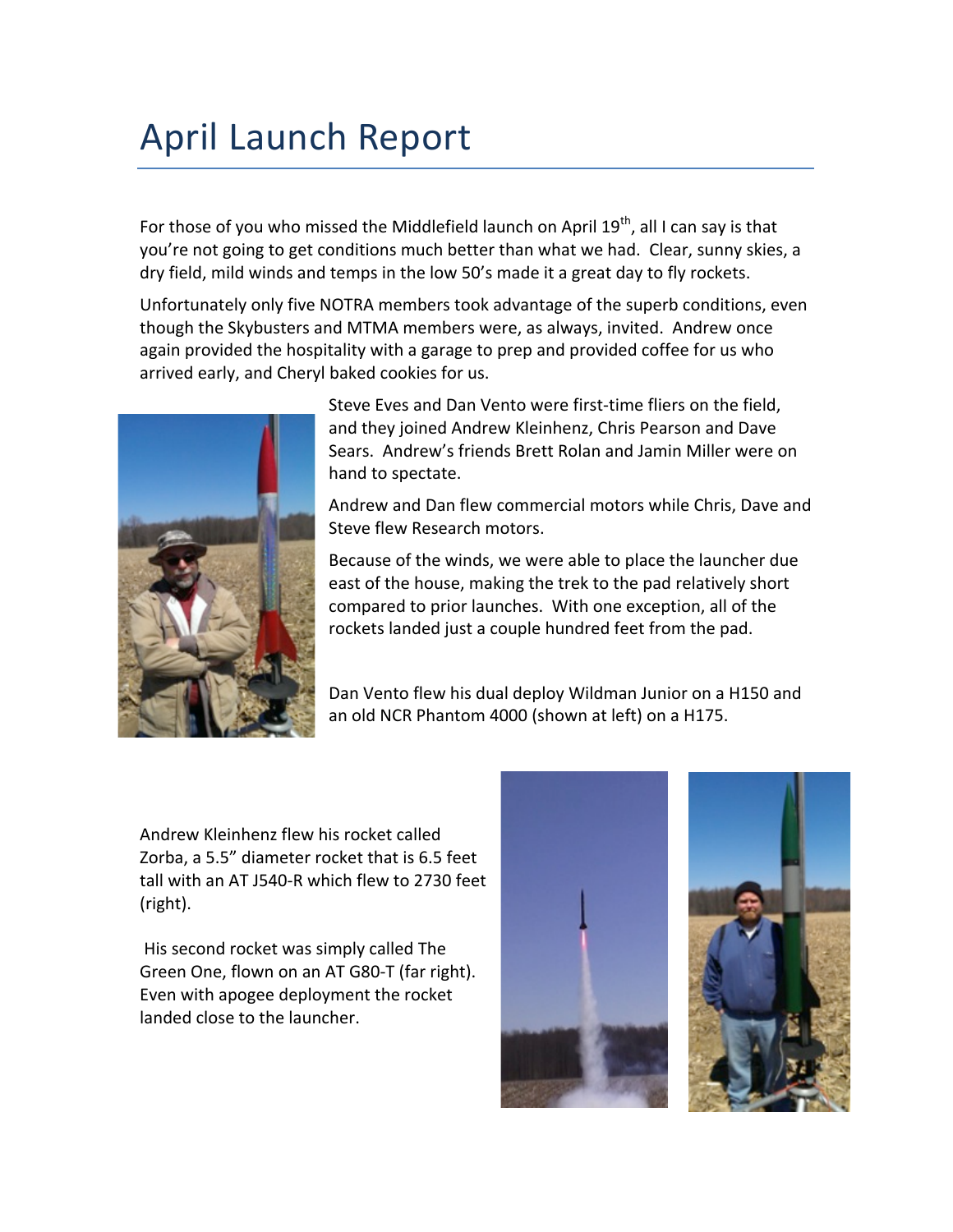



Chris Pearson flew his 4" Katana EX signed by Burt Rutan once again on a Research 54mm K350 using NASSA K2 Slow propellant (left). The almost four second burn and weather cocking took the rocket to over 3000 feet and well into the next field past the tree line which made for the longest walk to recover a rocket at the launch.

Steve Eves brought out a bunch of vintage LOC kits and flew them on Research motors, including a Hi-Tech H45 (center) shown lifting off on a 38mm I300 in a dramatic take-off video frame grab provided by Jamin Miller. Moments later the nozzle blew out but the rocket recovered safely.

At far right is Steve with his modified Magnum flown with a Research 54mm J528 that flew to 2400 feet.

Steve also flew a black Mad Dog rocket with a long 6-grain red propellant 38mm J550 that flew to 1400 feet.